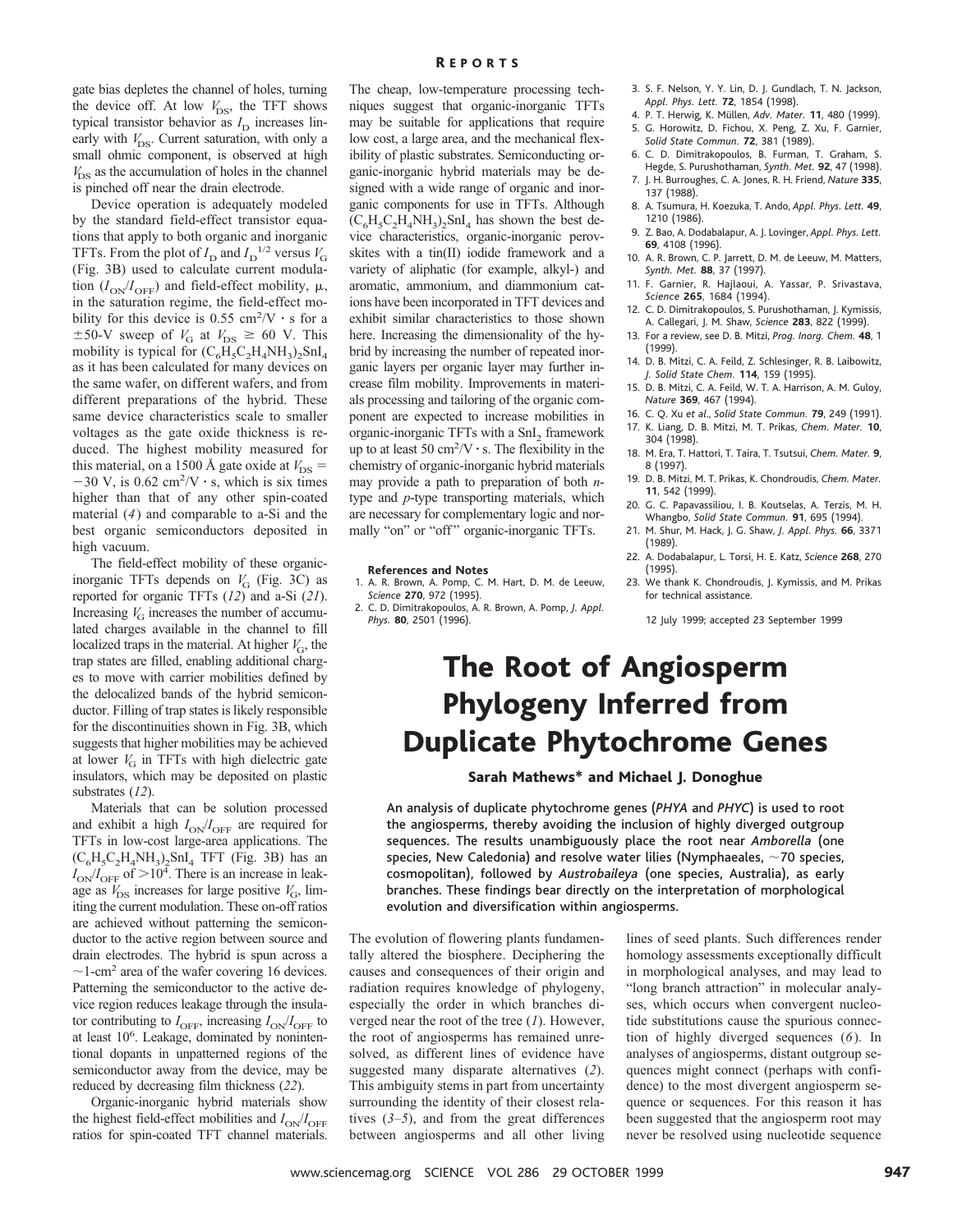variation (*7*).

We used analysis of duplicate genes to root the angiosperm phylogeny without outgroups. This approach has been used to root the entire tree of life, for which outgroups are unknown (*8*). It seldom has been used elsewhere (*9*) but might be of general use, especially for rooting clades that are highly diverged from all known relatives. We reasoned that simultaneous analysis of members of a gene pair that duplicated along the line leading to extant angiosperms should yield an unrooted network of two identical (or very similar) gene subtrees connected by a single branch. If the subtrees are congruent, rooting the network along the connecting branch allows the network to fit into a rooted species tree without requiring additional hypotheses of gene duplication, sorting, or horizontal transfer events (*2*).

Phylogenetic analyses of phytochrome genes in green plants suggest that the phytochrome gene pair, *PHYA* and *PHYC*, diverged along the branch leading to angiosperms (*2, 10*). *PHYA* and *PHYC* are found in most angiosperms examined, whereas only one gene lineage related to this pair is known from other seed plants (*10, 11*). We obtained and analyzed *PHYA* and *PHYC* sequences from 26 angiosperms (*12*) representing most taxa previously suggested to be early-diverging lineages. Parsimony analysis yielded six shortest unrooted networks. The strict consensus of these networks best fits a rooted species tree in which *Amborella* is separate from all other angiosperms (Fig. 1). This rooting is strongly supported in both *PHYA* and *PHYC* subtrees (92% and 83% bootstrap support, respectively). *Nymphaea* + Cabombaceae (water lilies) and *Austrobaileya* diverge next in both subtrees; *Austrobaileya* branches first in the *PHYA* subtree with moderate support  $(66\%)$ , whereas *Nymphaea* + Cabombaceae, or a clade including all three taxa, branches first in the *PHYC* subtree.

Among the most parsimonious networks, the one shown in Fig. 1 maximizes identical components (A through Q) in the *PHYA* and *PHYC* subtrees. The remaining angiosperms diverge into a clade composed of magnoliids (H), within which winteroids (J) are sister to Piperales (K), and another clade (D) containing eudicots  $(G)$  and monocots + Chloranthus (E). Magnoliales (P) and Laurales (M) either form a clade (*PHYA* subtree) or are paraphyletic with respect to winteroids  $+$ Piperales (*PHYC* subtree). Bootstrap support for winteroids (J) and monocots (F) is relatively strong in the *PHYA* subtree (96% and 80%, respectively) but moderate in the *PHYC*



**Fig. 1.** One of the six most parsimonious networks of *PHYA* and *PHYC* from 26 angiosperms (1104 nucleotide sites, of which 634 are parsimony-informative). Heuristic parsimony analysis [100 random taxon addition replicates with tree bisection and reconnection swapping in PAUP\* 4.0 (*33*)] yielded trees of 6423 steps [retention index (RI) = 0.50; consistency index (CI) = 0.24, excluding autapomorphies]. Identical components in the *PHYA* and *PHYC* subtrees are labeled A through Q. Bootstrap percentages (from 500 replicates with the same search parameters, but using 10 random addition replicates) are above branches. Arrows indicate branches that collapse in the strict consensus.

subtree (66% and 78%), whereas support for Laurales (M) is strong in the *PHYC* subtree (100%) but weak in the *PHYA* subtree (57%). Conflicts between subtrees apparently are not significant (*13*).

The duplicate gene analysis clearly resolves the angiosperm root along the branch to *Amborella*, and agreements between gene subtrees are many and strong. We therefore combined *PHYA* and *PHYC* data from each species for analysis, and rooted the resulting network by *Amborella*. Two most parsimonious trees resulted, which are identical except for the relative position of *Hernandia* and *Hedycarya* (Fig. 2). All clades in the consensus tree correspond to components resolved in one or both gene subtrees, and most are better supported. The two branches above *Amborella* are resolved with reasonably strong support; *Nymphaea* + Cabombaceae branch first, followed by *Austrobaileya* (bootstrap values of 80% and 86% for the remaining angiosperms, respectively).

Together, our phytochrome analyses provide insights into angiosperm phylogeny that were not evident in earlier studies. Other analyses have suggested at least nine different angiosperm rootings (*2, 14*), many with substantially different implications for angiosperm evolution. Only an analysis of 18*S* rDNA sequences (*15*) suggested a rooting

near *Amborella*, but the result was equivocal. Results similar to ours are now being reported from analyses of large data sets that combine chloroplast, mitochondrial, and ribosomal sequences (*16–18*), or that combine many chloroplast sequences (*19*). This concordance implies that the question of the angiosperm root has been convincingly answered.

The conclusion that *Amborella*, water lilies, and *Austrobaileya* [which occurs in a clade with Illiciaceae and Schisandraceae (*14–18*) and *Trimenia* (*17, 20*)] form a grade at the base of the angiosperms has major implications for early evolution in flowering plants. Factors that may have contributed to their diversification include carpel closure (*21*), self-incompatibility (*22*), and the evolution of vessels (*23*). Our results imply that the carpels of the first angiosperms were sealed by secretions, and that postgenital fusion of epidermal layers evolved later (*24*). In our trees, *Chloranthus* and *Nelumbo* could represent reversions to closure by secretion; however, the placement of *Chloranthus* is only weakly supported. The conclusion that the first angiosperms were self-compatible plants (*25*) should be reexamined. Selfincompatibility has been noted in *Austrobaileya* and *Illicium*, implying either that it originated in the clade including these plants (probably early in angiosperm evolution) or

Department of Organismic and Evolutionary Biology, Harvard University Herbaria, 22 Divinity Avenue, Cambridge, MA 02138, USA.

<sup>\*</sup>To whom correspondence should be addressed. Email: smathews@oeb.harvard.edu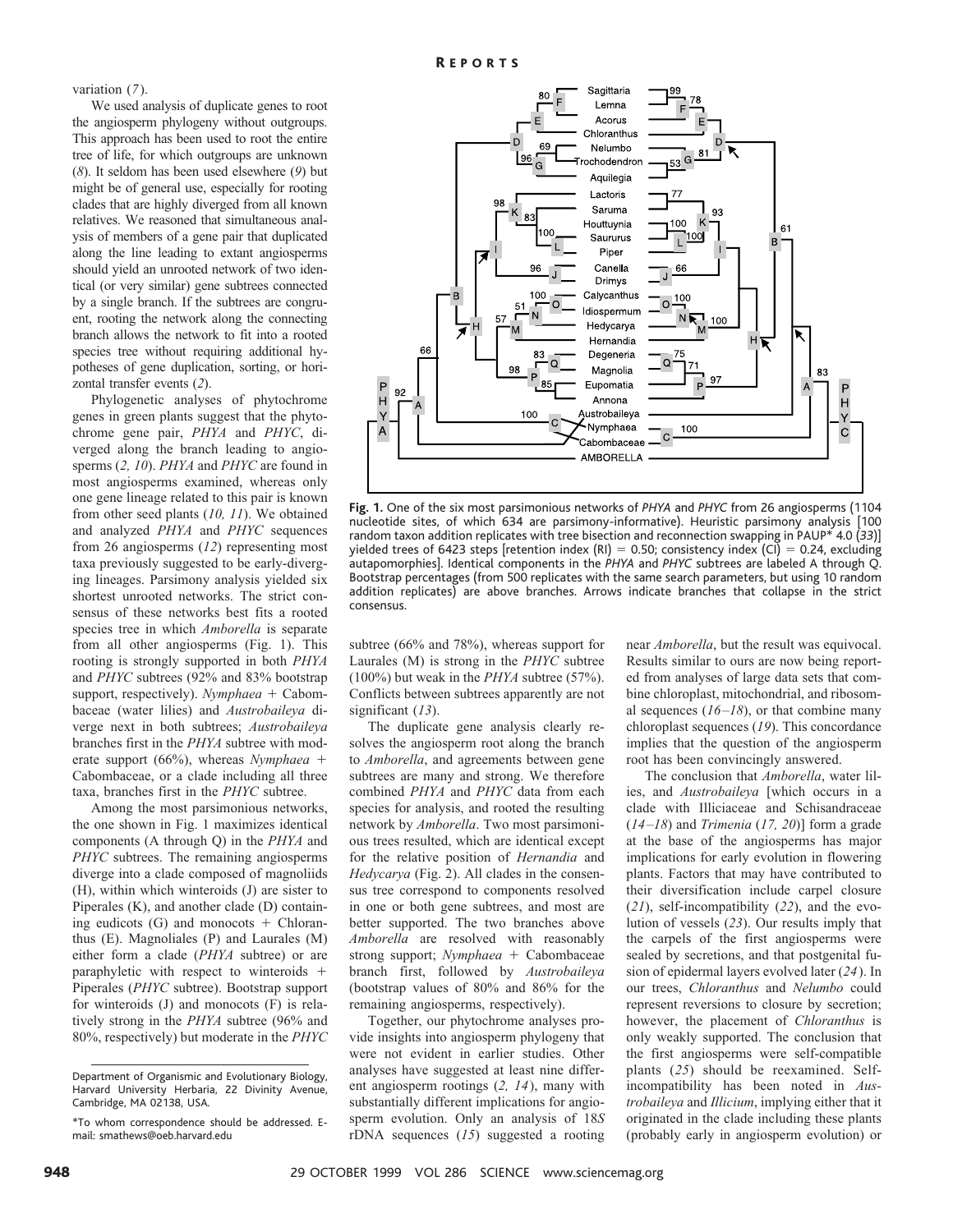**Fig. 2.** Strict consensus of the two most parsimonious trees from analysis of concatenated *PHYA* and *PHYC* sequences (2208 nucleotide sites, of which 1042 are parsimonyinformative), rooted at *Amborella* based on the duplicate gene analysis (Fig. 1). Heuristic parsimony analysis [100 random taxon addition replicates with TBR swapping in PAUP\* 4.0 (*33*)] yielded trees of 6175 steps  $(RI = 0.36; CI = 0.38, excluding$ autapomorphies). Bootstrap percentages (from 500 replicates with the same search parameters, but using 20 random addition replicates) are above branches. Components identical with those found in both *PHYA* and *PHYC* subtrees are labeled A through Q. The arrow indicates the branch that collapses in the strict consensus.



that it was retained from the first angiosperms. Self-incompatibility may occur within water lilies, but the data are ambiguous (*25*). The condition in *Amborella*, with mostly unisexual flowers, is unknown, but possibly could be determined if functional stamens were found in otherwise carpellate flowers (*26, 27*). Our results suggest that xylem vessels evolved after the origin of the branch containing *Amborella*, which is vesselless. Vessels with small pores in the pit membranes are reported from most, but not all, water lilies (*28*), implying either that vessels originated (*28*) or were lost several times within water lilies. If the first water lilies had such vessels, they may have been transitional to typical vessels that lack pit membranes at maturity, perhaps through intermediates that retain remnants of pit membrane, as seen in Illiciaceae and Chloranthaceae (*29*). The absence of vessels in Winteraceae and the Trochodendronales may represent losses (*30*).

Our finding that the earliest branches within angiosperms are not species-rich could imply massive undetected extinction within these lineages. More likely it supports the conclusion that a shift in diversification rate did not coincide directly with the origin of flowering plants, but occurred later (*31*). Our results suggest that the first angiosperms probably were woody plants, in which case one or more shifts to the herbaceous habit may have fueled the major radiation of angiosperms.

#### **References and Notes**

1. J. A. Doyle and M. J. Donoghue, *Paleobiology* **19**, 141 (1993).

- 2. M. J. Donoghue and S. Mathews, *Mol. Phylogenet. Evol*. **9**, 489 (1998).
- 3. Analyses of morphological characters consistently suggest that Gnetales are the closest living relatives of angiosperms, but analyses of molecular data often unite Gnetales with conifers and support a clade of all extant seed plants except angiosperms [ J. A. Doyle, *Int. J. Plant Sci.* **157**, S3 (1996); K.-U. Winter *et al., Proc. Natl. Acad. Sci. U.S.A.* **96**, 7342 (1999); A. Hansen, S. Hansmann, T. Samigullin, A. Antonov, W. Martin, *Mol. Biol. Evol*. **16**, 1006 (1999)].
- 4. S.-M. Chaw, C. L. Parkinson, Y. Cheng, T. M. Vincent, J. D. Palmer, *Proc. Natl. Acad. Sci. U.S.A*., in press.
- 5. L. M. Bowe, G. Coat, C. W. dePamphilis, *Proc. Natl. Acad. Sci. U.S.A*., in press.
- 6. J. Felsenstein, *Syst. Zool*. **27**, 401 (1978); J. Kim, *Syst. Biol.* **45**, 363 (1996).
- 7. M. W. Chase and A. V. Cox, *Aust. Syst. Bot*. **11**, 215 (1998).
- 8. N. Iwabe, K.-I. Kuma, M. Hasegawa, S. Osawa, T. Miyata, *Proc. Natl. Acad. Sci. U.S.A.* **86**, 9355 (1989); J. P. Gogarten *et al*., *Proc. Natl. Acad. Sci. U.S.A.* **86**, 6661 (1989); see also W. F. Doolittle and J. R. Brown, *Proc. Natl. Acad. Sci. U.S.A.* **91**, 6721 (1994).
- 9. T. Sang, M. J. Donoghue, D. Zhang, *Mol. Biol. Evol.* **14**, 994 (1997); M. J. Telford and P. W. H. Holland, *J. Mol. Evol.* **44**, 135 (1997); see also (*2*).
- 10. S. Mathews and R. A. Sharrock, *Plant Cell Environ*. **20**, 666 (1997).
- 11. Analyses of complete coding sequences from land plants place *PHY* from angiosperms in four independent gene lineages, each comprising homologs of *Arabidopsis PHYA*, *PHYB*/*D*, *PHYC*, or *PHYE* [all supported by bootstrap values of 100% (*10*)], and *PHY* from conifers in two gene lineages, one that diverges before divergence of *PHYB/D* from *PHYE*, and another that diverges before divergence of *PHYA* from *PHYC* [supported by bootstrap values of

100% and 74%, respectively (*2*)]. Phylogenies that include partial sequences from conifers, ginkgo, cycads, and Gnetales also resolve just two gene lineages in nonangiosperms, but the *PHYA*/*PHYC*related lineage is equivocally resolved. Some analyses place it on the branch to *PHYA*, others on the branch to *PHYC*, but neither position is supported [H. A. W. Schneider-Poetsch, Ü. Kolukisaoglu, D. H. Clapham, J. Hughes, T. Lamparter, *Physiol. Plant.* **102**, 612 (1998); S. Mathews, unpublished data]. Thus, divergence of *PHYA* from *PHYC* before the origin of any nonangiosperm group is not supported. *PHYC* may have been lost from some eudicot lineages (*32*) [G. T. Howe *et al*., *Mol. Biol. Evol.* **15**, 160 (1998)] and *PHYA* has diversified in others (*10, 32*). Diversification or loss of *PHYA* or *PHYC* (or both) has not been detected in early-diverging angiosperms except for *Ceratophyllum* (*10*), which is excluded from these analyses.

- 12. Locus-specific (PHYA upstream: 5'-CCYTAYGARGRNC-CYATGACWGC-3', 5'-GACTTTGARCCNGTBAAGCCT-TAYG-3'; PHYC upstream: 5'-GAYTTRGARCCWGT-DAAYC-3': PHYA downstream: 5'-GDATDGCRTCCA-TYTCRTAGTC-3', 5'-GTYTCMATBARDCKRACCATYTC-3'; PHYC downstream: 5'-GRATKGCATCCATYTCMAY-RTC-3') or degenerate oligonucleotides [upstream: 5'-TCWGGNAARCCNTTYTAYGC-3', 5'-CCITTYTAYGSIA-THYTICAYMG-3'; downstream: 5'-GTMACATCTTGRS-CMACAAARCAYAC-3', 5'-GCWGTRTGNGAYCTRAAC-CA-3' (I, inosine; R, Y, M, K, S, W, H, B, D, and N correspond to the IUPAC-IUB ambiguity set); see also S. Mathews, M. Lavin, R. A. Sharrock, *Ann. Missouri Bot. Gard.* **82**, 296 (1995)] primed synthesis of 1- to 1.2-kb fragments of exon I using stepdown protocols [K. H. Hecker and K. H. Roux, *Biotechniques* **20**, 478 (1996)]. Fragments were cloned into pGEM-T Easy (Promega). No *PHYA* clones were obtained from *Lemna* or *Houttuynia*; a 330 –base pair *PHYA* clone was obtained from *Hedycarya*. The data matrix of 1104 nucleotide sites comprised sequences of 24 *PHYA* and 26 *PHYC* clones. Cabombaceae is represented by *Brasenia* (*PHYA*) or *Cabomba* (*PHYC*). We obtained a 1.2-kb clone of just one of the *PHYA* copies in *Ceratophyllum* (*11*); its homology with other *PHYA* in our analyses could not be assessed without the second copy, so we excluded it from analyses. Available sequences from *Arabidopsis* and *Sorghum* are highly diverged from those analyzed here and were excluded from final analyses; their inclusion did not alter tree topologies but decreased bootstrap support for several branches, including eudicots and monocots. When they were included in analyses of fewer species, gene subtrees were rooted at *Sorghum* (*2*), a topology likely resulting from long branch attraction. GenBank accession numbers of sequences analyzed here are AF190060 to AF190109. Data matrices analyzed in this study are available from the first author and from TreeBASE (http://phylogeny.harvard.edu/ treebase, SN295).
- 13. Results of Wilcoxon signed rank tests [see A. Larson, in *Molecular Ecology and Evolution: Approaches and Applications,* B. Schierwater, B. Street, G. P. Wagner, R. DeSalle, Eds. (Birkhäuser, Basel, Switzerland, 1994), pp. 371–390] indicate that *PHYA* and *PHYC* data sets are compatible with *PHYC* and *PHYA* subtrees, respectively ( $P > 0.1$ ). Partition-homogeneity tests [J. S. Farris, M. Ka¨llersjo¨, A. G. Kluge, C. Bult, *Syst. Biol.* **44**, 570 (1995)] fail to reject the null hypothesis that *PHYA* and *PHYC* data sets are homogeneous (*P* 0.09).
- 14. W. I. Nandi, M. W. Chase, P. K. Endress, *Ann. Missouri Bot. Gard.* **85**, 137 (1998); S. B. Hoot, S. Magallon, P. R. Crane, *Ann. Missouri Bot. Gard.* **86**, 1 (1999).
- 15. D. E. Soltis *et al*., *Ann. Missouri Bot. Gard.* **84**, 1 (1997).
- 16. P. S. Soltis, D. E. Soltis, M. W. Chase, *Nature*, in press. 17. Y.-L. Qiu, J. Lee, F. Bernasconi-Quadroni, D. E. Soltis, P. S. Soltis, M. Zanis, E. A. Zimmer, Z. Chen, V. Savolainen, M. W. Chase, *Nature*, in press.
- 18. C. L. Parkinson, K. L. Adams, J. D. Palmer, in preparation. 19. S. W. Graham and R. G. Olmstead, unpublished data.
- 20. S. S. Renner, *Am. J. Bot.* **86**, 1301 (1999).
- 21. J. A. Doyle and M. J. Donoghue, *Bot. Rev.* **52**, 321 (1986).
- 22. H. L. K. Whitehouse, *Ann. Bot.* **14**, 199 (1950).